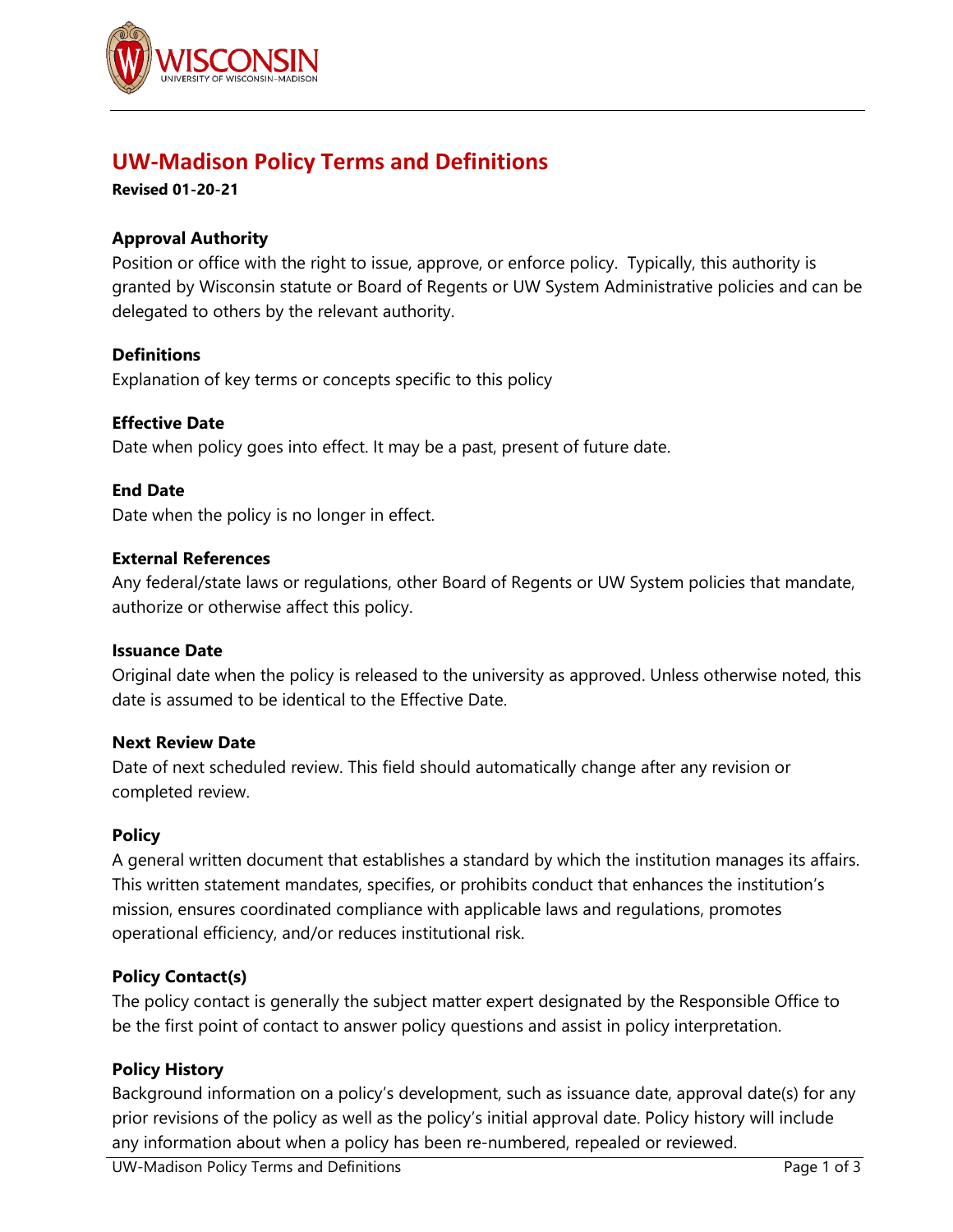# **Policy Library Coordinator**

Position responsible for maintaining the policy library and for acting as a supportive collaborator to help shepherd a proposed policy through the appropriate process. The Coordinator serves as a neutral party acting as an impartial facilitator of the process and responsible for implementing consistent standards across the university. The Coordinator is responsible for notifying Policy Managers about policies that will be up for review, facilitating the review process as appropriate, and collaborating with stakeholders throughout the process.

# **Policy Manager**

Position (and by extension, the incumbent in a position) designated by the Responsible Office to fulfill its responsibilities for developing and administering policies within a relevant domain; administration of policy includes policy interpretation and enforcement, as well as related procedures, processes, instructions, forms, and revisions. Depending on the scope of the subject matter, a policy may have more than one Policy Manager.

## **Rationale/Purpose**

A brief summary of the policy's primary objectives; may include the need for the policy (e.g., federal or state statutory requirements, meet the goals and objectives of the University, critical needs, etc.)

## **Related UW-Madison Documents**

Other UW-Madison related documents/websites that provide relevant information and may be necessary to ensure compliance with the policy. Could include links to procedures or forms, for example.

## **Related UW-Madison Policies**

Other UW-Madison policies that are closely related to the policy itself and may need to be known to users of the policy.

# **Responsible Office**

The unit responsible for developing, administering, and maintaining the policy, including accountability for policy accuracy and appropriate, timely review.

## **Scope**

Who and/or what the policy applies to: Lists groups who must know and adhere to the policy. In the absence of a scope statement, the policy is assumed to apply to all members of the UW-Madison community (including, but not necessarily limited to faculty, staff, students, users, and visitors).

## Other relevant terms:

## **Guidelines**

General non-mandatory recommendations that provide readers with helpful information about how to achieve a particular aim; these might include recommendations, administrative instructions, best practices guidance, or frameworks in which to operate.